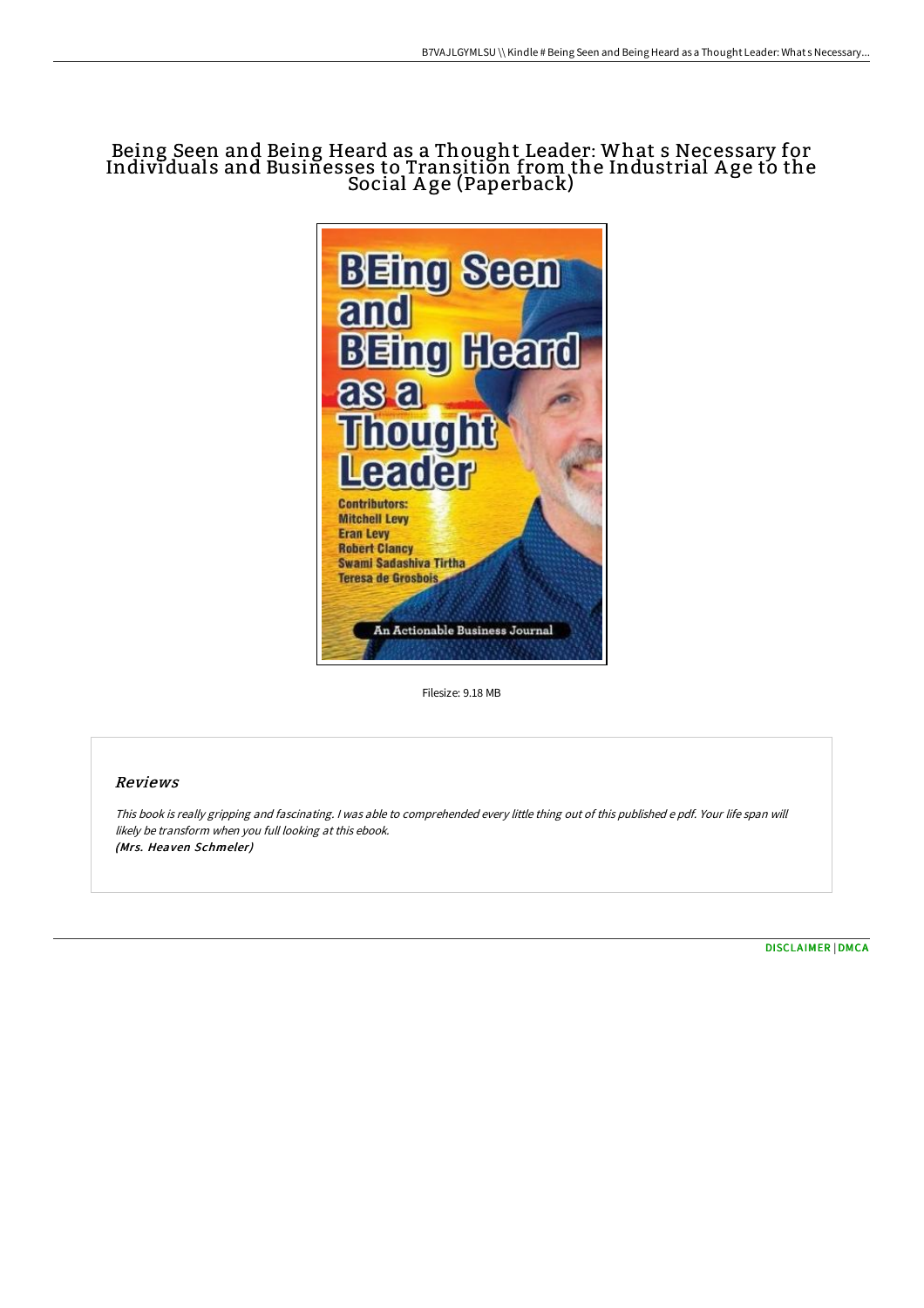## BEING SEEN AND BEING HEARD AS A THOUGHT LEADER: WHAT S NECESSARY FOR INDIVIDUALS AND BUSINESSES TO TRANSITION FROM THE INDUSTRIAL AGE TO THE SOCIAL AGE (PAPERBACK)



To save Being Seen and Being Heard as a Thought Leader: What s Necessary for Individuals and Businesses to Transition from the Industrial Age to the Social Age (Paperback) eBook, remember to click the button listed below and save the file or gain access to additional information which might be have conjunction with BEING SEEN AND BEING HEARD AS A THOUGHT LEADER: WHAT S NECESSARY FOR INDIVIDUALS AND BUSINESSES TO TRANSITION FROM THE INDUSTRIAL AGE TO THE SOCIAL AGE (PAPERBACK) ebook.

Thinkaha, 2018. Paperback. Condition: New. Language: English . Brand New Book \*\*\*\*\* Print on Demand \*\*\*\*\*.We are in the most dramatic human transformation the earth has ever seen. We are currently transitioning from the industrial age to the social age, where technology is getting more advanced by the day both augmenting and in some cases replacing humans. This shift can either boost you and your business or cause you to disappear. What will it take for you to succeed? What can you do to be seen and be heard? Being recognized as an expert or a thought leader is a key factor for success. The Internet has given everyone a microphone and there s a lot of noise out there. With so many choices, you need to be recognized as someone who can help others with their pain points. You do this through thought leadership. Thought leaders are recognized experts in their field. No matter which industry you re in, if you re a thought leader, others will look to you to solve their problem. As a society, we now do business with those that we know, like and trust. Being recognized as a thought leader is a key component in getting known. Being seen and being heard as a thought leader in today s world takes more than just speaking. In order for you to be recognized as the person who can solve other s pain point, you need to be able to connect with people and create relationships of trust and respect. Thought leadership needs to come from the heart. The sincerity of helping others can make the biggest diFerence, not just to you but to your client as well. What role does our heart play in being seen and being heard? When we re passionate about what...

 $\blacksquare$ Read Being Seen and Being Heard as a Thought Leader: What s Necessary for Individuals and Businesses to Transition from the Industrial Age to the Social Age [\(Paperback\)](http://albedo.media/being-seen-and-being-heard-as-a-thought-leader-w.html) Online Download PDF Being Seen and Being Heard as a Thought Leader: What s Necessary for Individuals and Businesses to Transition from the Industrial Age to the Social Age [\(Paperback\)](http://albedo.media/being-seen-and-being-heard-as-a-thought-leader-w.html)